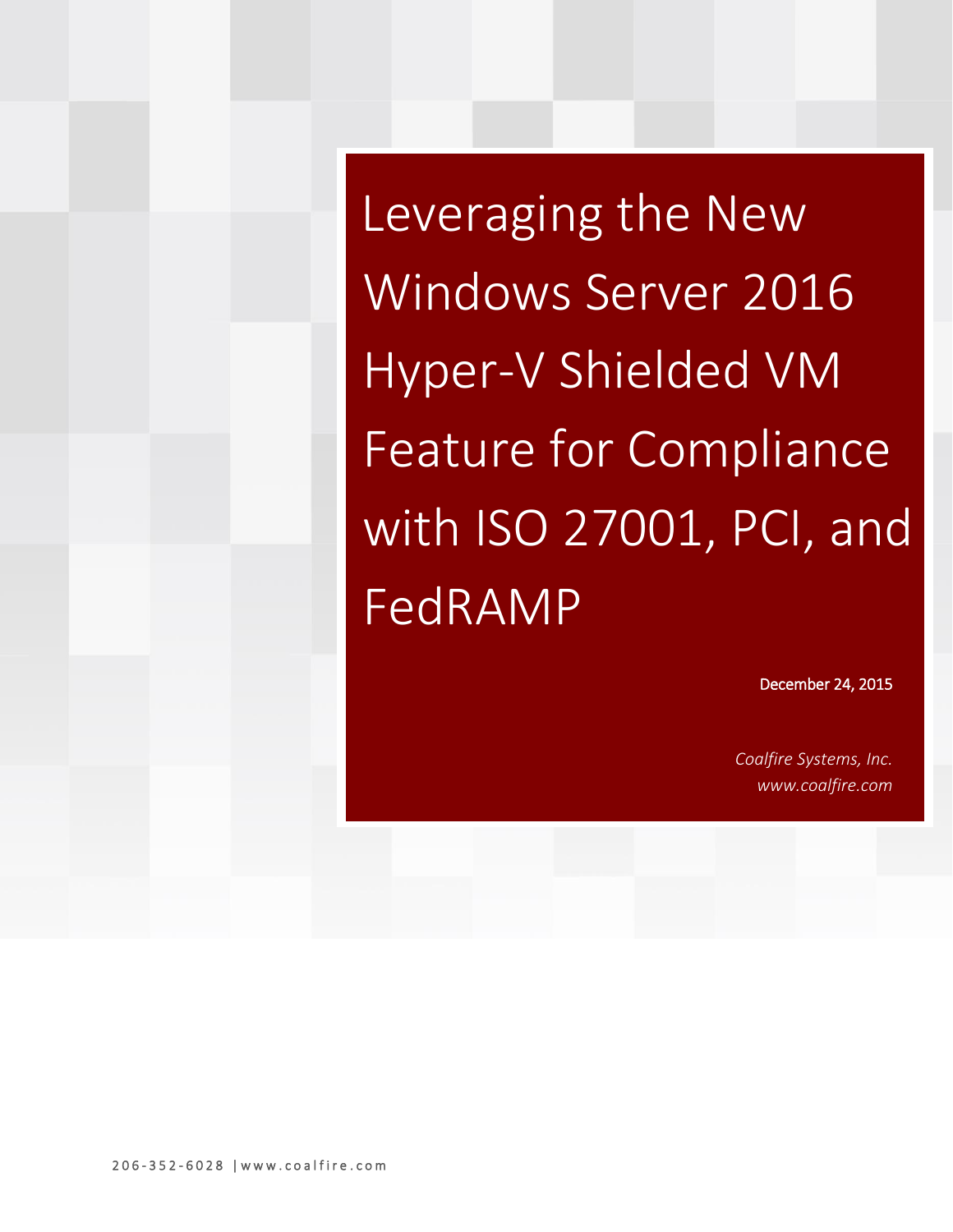

### <span id="page-1-0"></span>TABLE OF CONTENTS

| Contents                                                                                                    |     |
|-------------------------------------------------------------------------------------------------------------|-----|
| <b>TABLE OF CONTENTS</b>                                                                                    |     |
| <b>INTRODUCTION</b>                                                                                         |     |
| <b>OVERVIEW OF THE HYPER-V SHIELDED VM FEATURE</b>                                                          |     |
| LEVERAGING HYPER-V SHIELDED VM CAPABILITIES FOR SECURITY AND COMPLIANCE WITH ISO<br>27001, PCI, AND FEDRAMP |     |
| APPENDIX A: HYPER-V SHIELDED VM COMPLIANCE MAPPING TO ISO 27001, PCI, AND FEDRAMP                           | - 8 |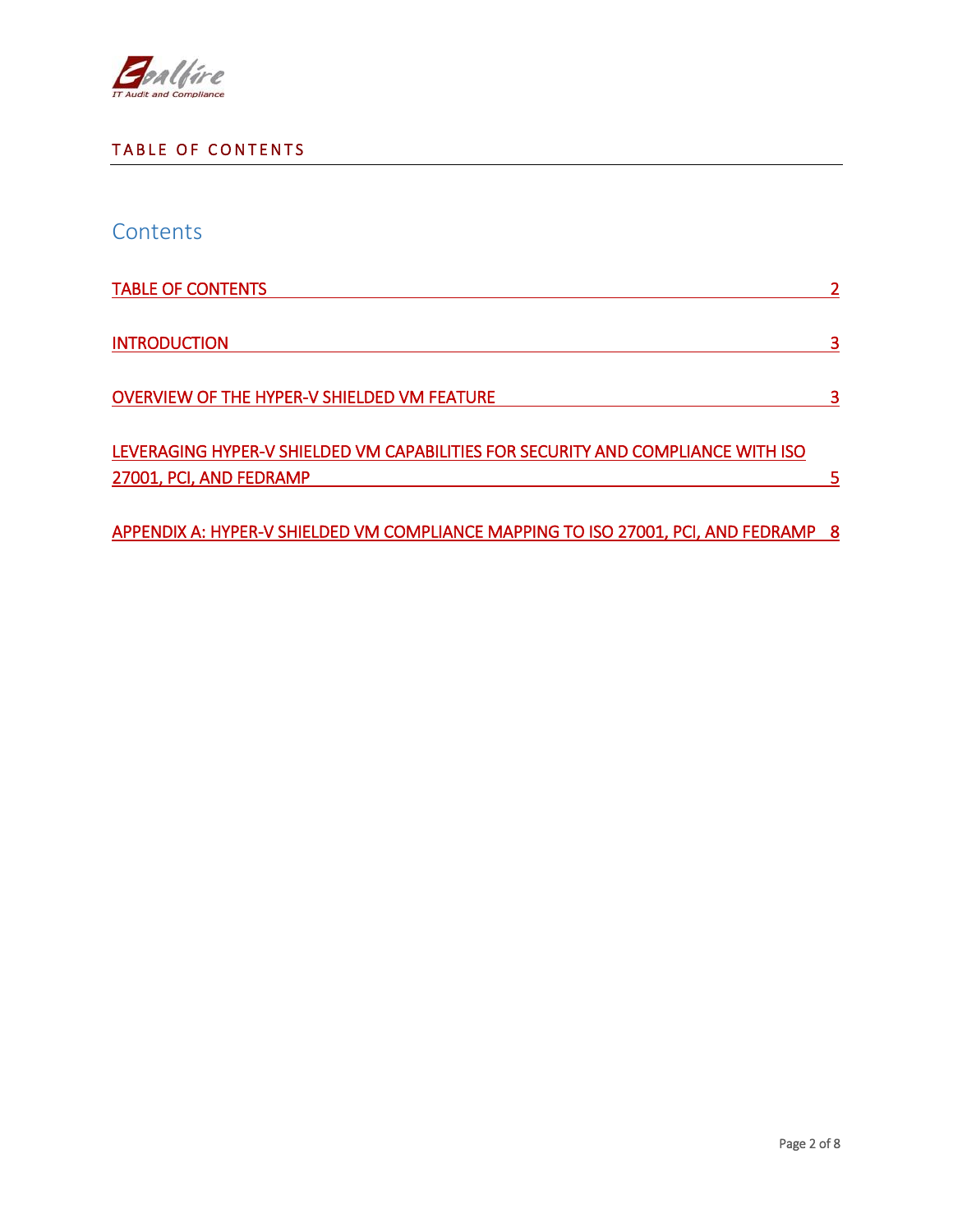

## <span id="page-2-0"></span>**Introduction**

With Windows Server 2016, Microsoft introduces new security features to help protect access to tenant data by enabling encryption of Virtual Machines. While these new features were developed to respond to concerns about how to implement effective security in a cloud environment, there are aspects of these new features that complement any existing compliance requirements a user of Windows Server must adhere to. In this paper, we will discuss an innovative new Hyper-V Virtual Machine (VM) encryption feature of Windows Server 2016 and how this new VM encryption feature can be used to meet compliance and security objectives present in many business or enterprise information systems running Windows Server 2012 and later versions as virtual machines.

In order to help customers navigate this new capability, Microsoft worked closely with Coalfire, a recognized third-party IT compliance firm, to define each security and compliance objective in relation to the capabilities of the Hyper-V Shielded VM feature, and provide an example use case for each compliance and security objective. In addition, Appendix A contains a mapping between these broad security and compliance objectives and the security control requirements present in ISO 27001, PCI DSS, and FedRAMP.

## <span id="page-2-1"></span>Overview of the Hyper-V Shielded VM Feature

In any discussion of virtualization and information system security, one commonly discussed issue is the addition of a new trust boundary within any virtualized information system: the trust boundary present between the datacenter or virtualization administrator and the customer 'tenant'.

In order to adequately define this new trust boundary, it is important to ensure that administrative functionality and responsibility is appropriately separated from VM tenant functionality and responsibility. In a well-designed virtualized environment, the fabric administrators have access to and responsibility for the underlying physical infrastructure, network and hypervisor management, and any additional components present in the environment virtualization 'fabric'. The fabric administrators should not have access to anything deployed within the VMs themselves. In contrast, the VM owners (e.g.: tenants) have access to and responsibility for the OS and workloads deployed on the VM itself and no visibility into the underlying fabric.

While proper separation between fabric administrator functionality and VM owner functionality is ideal, in practice it becomes hard to implement, as the fabric administrator effectively has access to anything that is in use within the virtualized environment, including the VMs themselves.

In the event of a security breach involving a fabric administrator account or other unauthorized access to physical storage components, administrative network traffic, backup functionality or other components of the virtualization fabric, this inability to segregate tenant VMs effectively means that tenant VMs are implicitly compromised the moment the security breach takes place. This fundamental issue has led to numerous workarounds in highly virtualized environments – certain security sensitive workloads, such as Active Directory Domain Controllers are traditionally left on physical hosts to ensure they can be appropriately protected without granting access to fabric administrators who are not appropriately credentialed.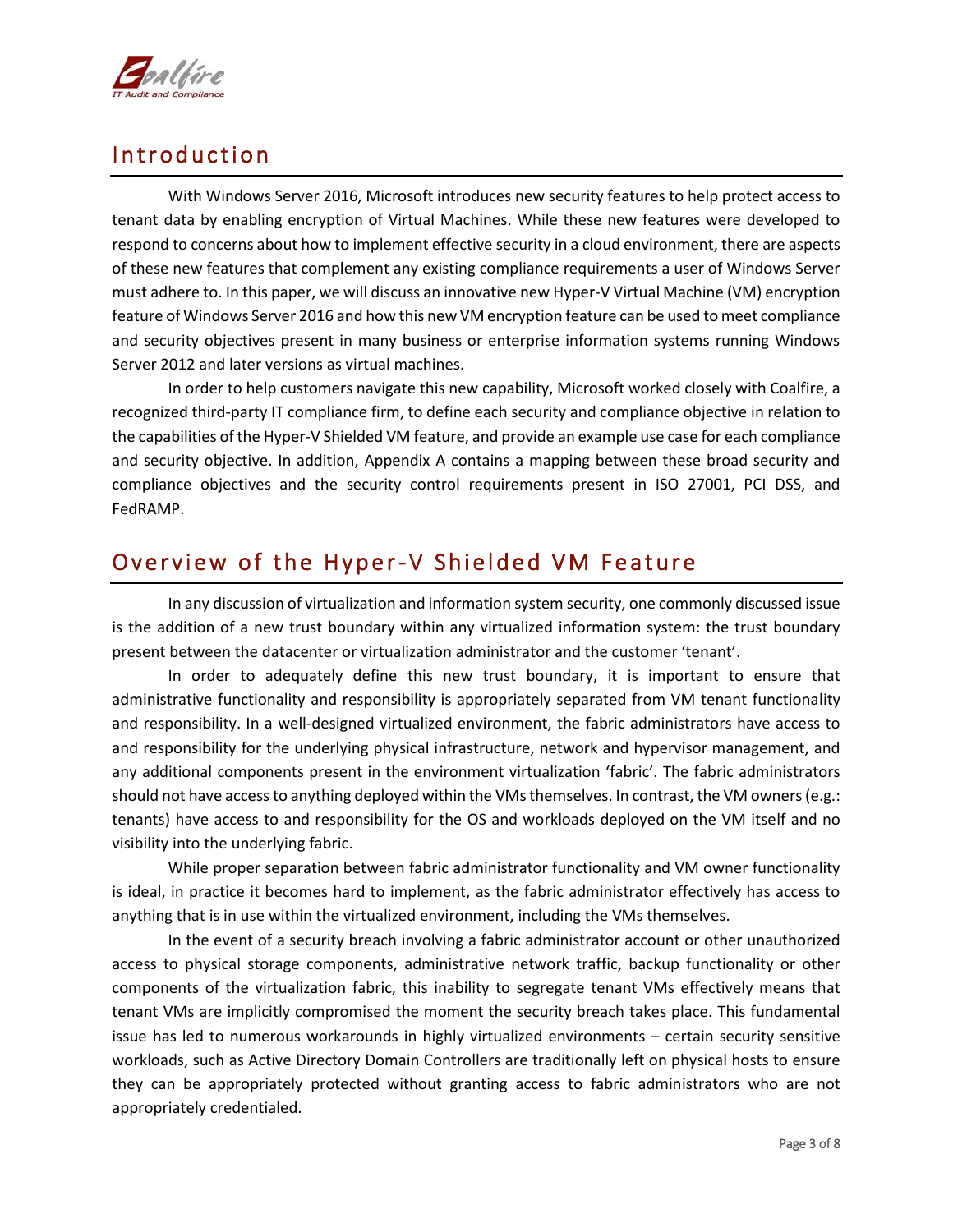

In response, Windows Server 2016 has a new innovative feature that helps to better protect VM data within the underlying virtualization fabric. Known as Hyper-V Shielded VMs, this feature allows customers using Windows Server 2016 Hyper-V to encrypt any generation 2 VM (Windows Server 2012 and on) so that it is better protected from fabric based attacks.

In order to help protect that the encryption is not compromised by unauthorized access or malicious activity, Windows Server 2016 Hyper-V Shielded VMs introduce a virtualization concept known as the 'trust plane'. At the heart of the trust plane is a new technology called: "Virtual Secure Mode" (VSM). Windows Server 2016 uses the hypervisor and the underlying physical hardware to create a virtual space that is entirely separate from the rest of the information system. Inside VSM there are only specific binaries that can be run and information that is not accessible to the administrator. Hyper-V uses the VSM 'trust plane' to execute and store security critical operations like secure key management as well as VM and hardware integrity verification. All VSM operations are automatically conducted without fabric administrator input or access.



*Figure 1 – visual diagram of the 'trust plane' concept*

With this 'trust plane' concept, Windows Server 2016 can employ BitLocker encryption and assurance to better protect live, operational virtual machines and their associated data files and databases from unauthorized fabric administrator access. Hyper-V Shielded VM functionality can be used with VMs running multiple versions of Windows Server, including Windows Server 2012 R2 and Windows Server 2016.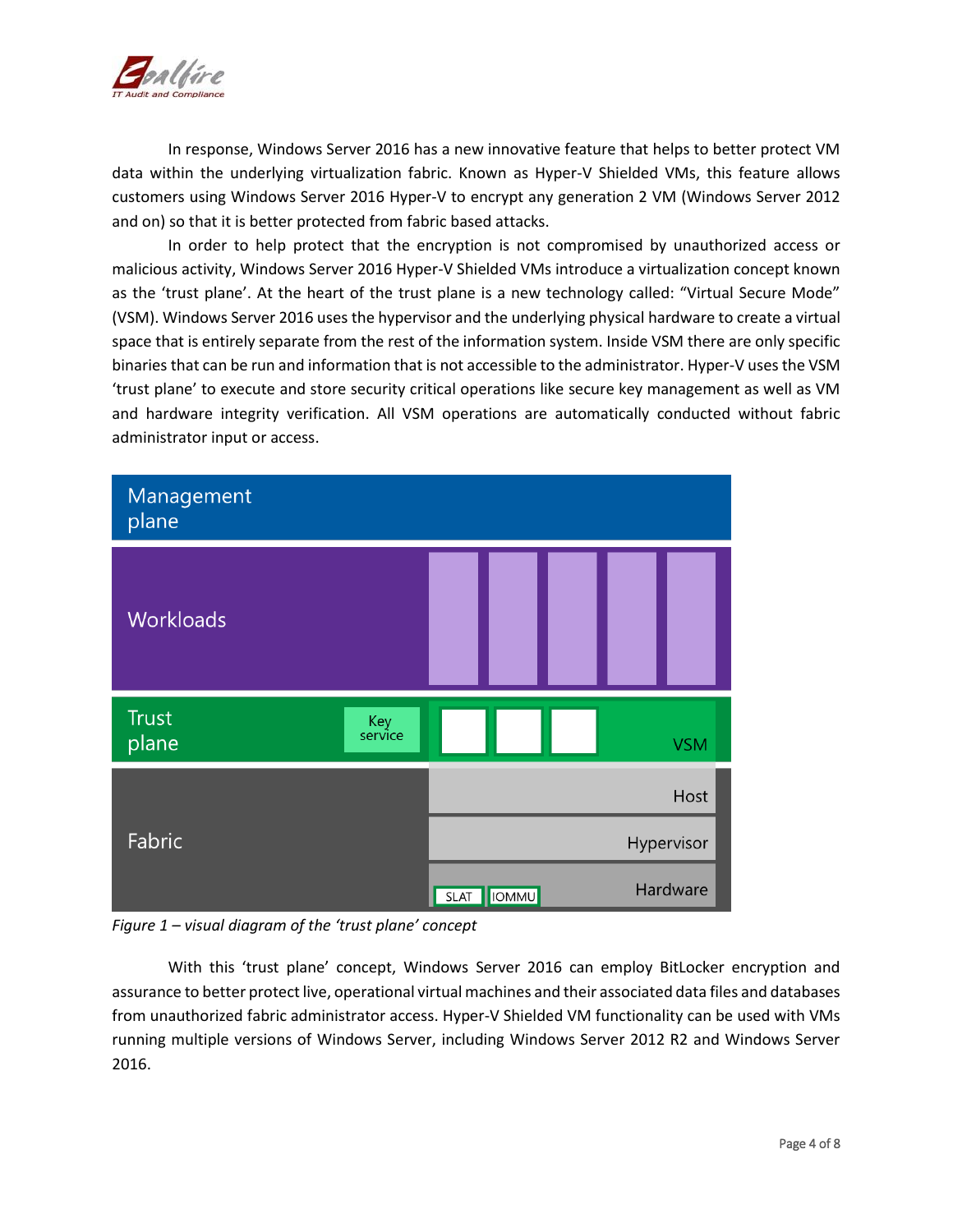

While Shielded VMs are treated just like any other Virtual Machine by the underlying fabric management tools, they provide tenants several important protections that were not previously available in Windows Server:

- First, tenant VM disks can now be encrypted using the Shielded VM feature while at rest and when the VM disks are transmitted on the network.
- Second, Shielded VMs can only executed in a Hyper-V fabric that is deployed on physical hosts that are appropriately configured and verified by remote Trusted Platform Module (TPM) attestation.
- Third, tenant VMs configured as Shielded VMs are no longer implicitly accessible to fabric, storage, network administrators and are hardened (based on configuration) against all malicious host administrator access.

The Hyper-V Shielded VM feature allow Windows Server 2016 Hyper-V customers to achieve a higher level of assurance for all tenant VMs present in their virtualized environment and provides a path forward for Windows Server 2016 customers exploring the virtualization of security sensitive workloads such as Active Directory Domain Controllers.

The Windows Server 2016 team has designed the Hyper-V Shielded VM feature to effectively complement existing customer virtualization fabric architecture; Shielded VMs can be paused, stored, restarted, migrated, backed up, and recovered using the same processes, tools, and operational models already in place for VMs not protected using the Hyper-V Shielded VM feature.

# <span id="page-4-0"></span>Leveraging Hyper-V Shielded VM Capabilities for Security and Compliance with ISO 27001, PCI, and **FedRAMP**

In addition to providing customers a powerful and effective way of providing encryption and assurance capabilities for tenant VMs, the new Hyper-V Shielded VM feature can also help Windows Server 2016 customers more effectively meet compliance with several common compliance frameworks. The Windows Server 2016 team has worked to provide customers a good idea of control or requirement applicability for this feature across three common compliance frameworks: ISO 27001, PCI DSS, and FedRAMP.

Although compliance does not directly equate to security, many Windows Server 2016 customers are required to adhere to different compliance standards as part of doing business. This new Windows Server 2016 feature is broadly applicable to numerous different controls within ISO 27001, PCI DSS, and FedRAMP, and provide customers an easier and more efficient way to meet applicable control requirements that are already in place.

The cryptographic protections and integrity assurance provided by the Hyper-V Shielded VMs feature and the underlying VSM technology can help customers navigate several high-priority compliance and security objectives.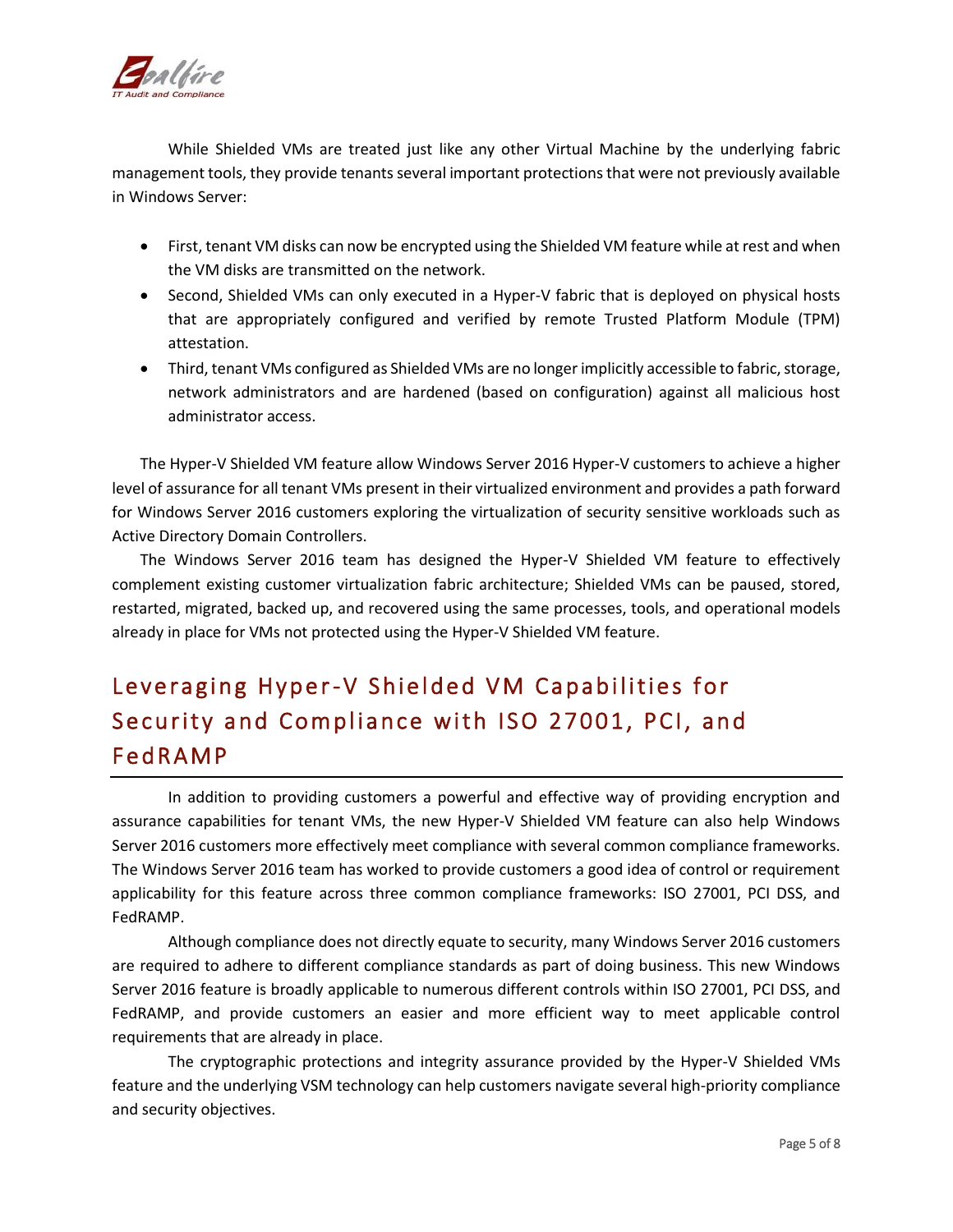

#### **Enforcing Separation of Duties**

First, the cryptographic protections provided by Hyper-V Shielded VMs can be used to ensure technical enforcement is in place for separation of duties requirements between for customers who are deploying different internal corporate organizations, functions, and business processes in the same virtualized environment.

An example use case for Hyper-V Shielded VMs being deployed to enforce separation of duties requirements within a corporation is as follows: an enterprise deploys Hyper-V Shielded VMs for all internal corporate workloads to ensure that corporate IT fabric administrators will not implicitly have access to sensitive data handled by those workloads, including HR and payroll department workloads that handle personally identifiable information (PII); financial workloads that handle financial data flows; PCI cardholder data environments that process or transmit cardholder data, or developer environments where custom code is under development.

#### **Implementation of Least Privilege Access and Partitioning Tenant Functionality**

Second, customers who are using Windows Server 2016 in a service provider hosting environment, Hyper-V Shielded VMs can be used to provide least privilege assurance for tenant workloads that contain tenant data that should not be accessed by service provider fabric administrators.

An example use case for Hyper-V Shielded VMs being deployed to support service provider tenant data protections is as follows: A service provider wants to deploy a Windows Server 2016 based 'Infrastructure as a Service' cloud service accessible to their own customer base. In order to provide their tenant customers the highest level of assurance that their data is not accessible to service provider fabric administrators, the service provider deploys all tenant VMs as Shielded VMs to ensure they can attest to applying appropriate configuration to help better protect tenant VM access from the service provider's staff that is managing the underlying fabric.

#### **Protecting Information Stored in Shared Resources**

Third, Hyper-V Shielded VMs provide customers the ability to virtualize security sensitive workloads that are traditionally deployed on physical hosts, such as Active Directory Domain Controllers. Unlike past security-sensitive hypervisor implementations, Shielded VMs provide hardware-based cryptographic assurance that workload VMs are running on designated systems with a known configuration. This cryptographic assurance is then extended through encryption to the VM disks and VM memory. This allows Shielded VMs to provide better assurances normally reserved for implementations of dedicated physical hardware, effectively providing an optional path forward for organizations that are already planning on virtualizing information workloads traditionally confined to heavily restricted environments that require dedicated hardware for operation.

An example use case of this assurance capability is as follows: a project-driven organization which is exploring the use of virtualization but must adhere to extremely specific data protection requirements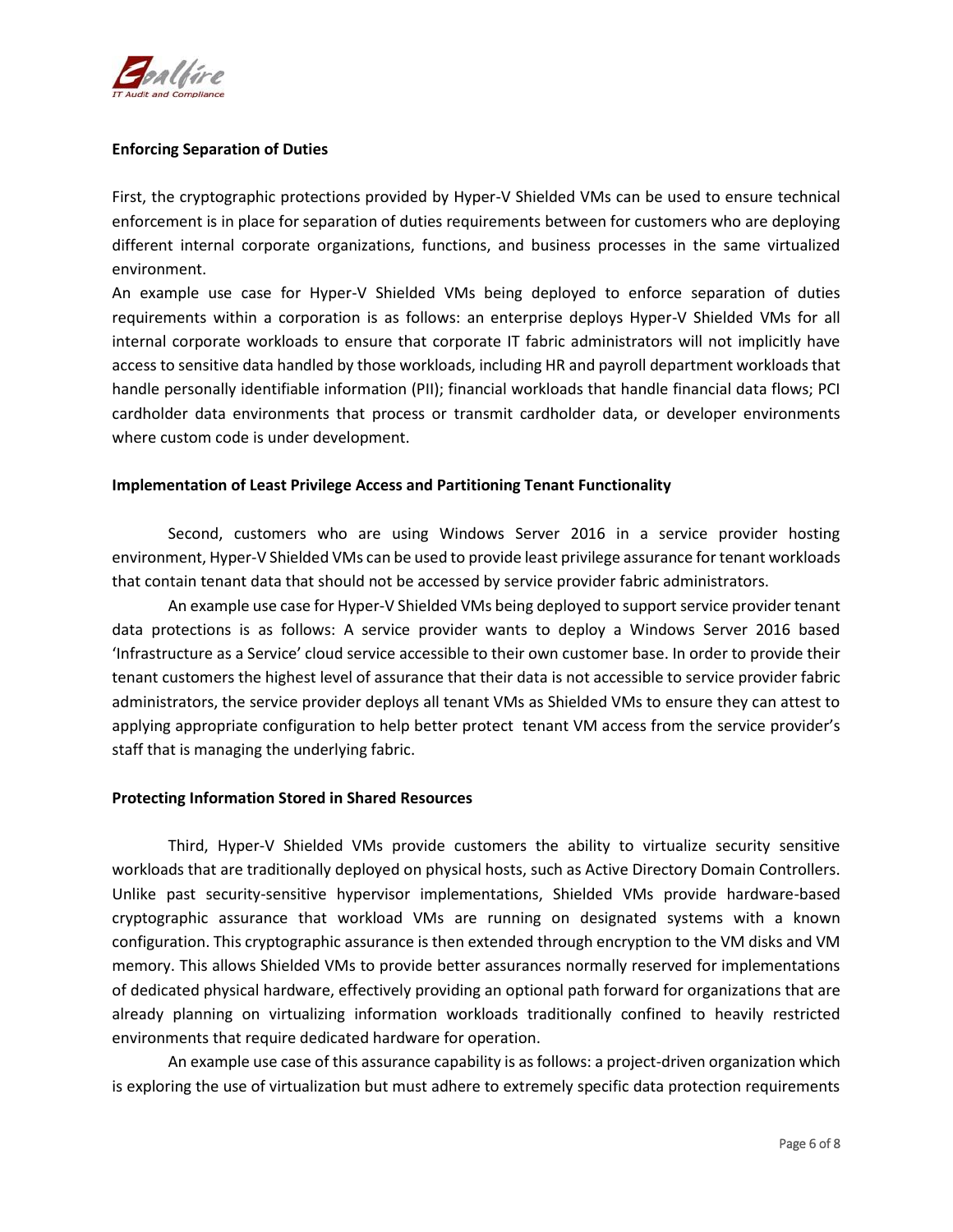

for certain projects decides to implement Hyper-V Shielded VMs for project workloads. This decision is made to help better protect from IT and fabric administrators accessing project files they are not permitted to access and also allows the organization to save significant cost by virtualizing much of their previously dedicated infrastructure.

#### **Protection of Data at Rest**

Fourth, Hyper-V Shielded VMs provide customers the ability to deploy natively encrypted tenant VMs that can be dynamically provisioned without any additional configuration. This capability allows service providers and their tenants to better meet security and compliance requirements that mandate the cryptographic protection of data at rest.

An example use case is an organization that must adhere to cryptographic requirements concerning payment cardholder data but has limited overhead to ensure appropriate operation and maintenance of their cardholder data environment and storage of cardholder data. To ensure administrators have one less compliance requirement to worry about, the organization deploys Shielded VMs for the entire cardholder data environment to provide complete cryptographic coverage with no additional configuration.

#### **Security Function Verification and Host Integrity Monitoring**

Finally, Hyper-V Shielded VMs and the underlying VSM technology provide customers with robust built-in verification of the fabric integrity, and validity of the underlying physical hardware components the fabric is deployed on. Prior to provisioning or starting up a Shielded VM, Hyper-V and related Windows Server technologies work to check the integrity and overall health of the underlying physical host prior to allowing the Shielded VM to begin operation. This verification incorporates hardware-based TPM assurance. These protections ensure Hyper-V will not launch a Shielded VM on a physical host that has not been properly configured to provide appropriate protections for the overlaid virtualization fabric.